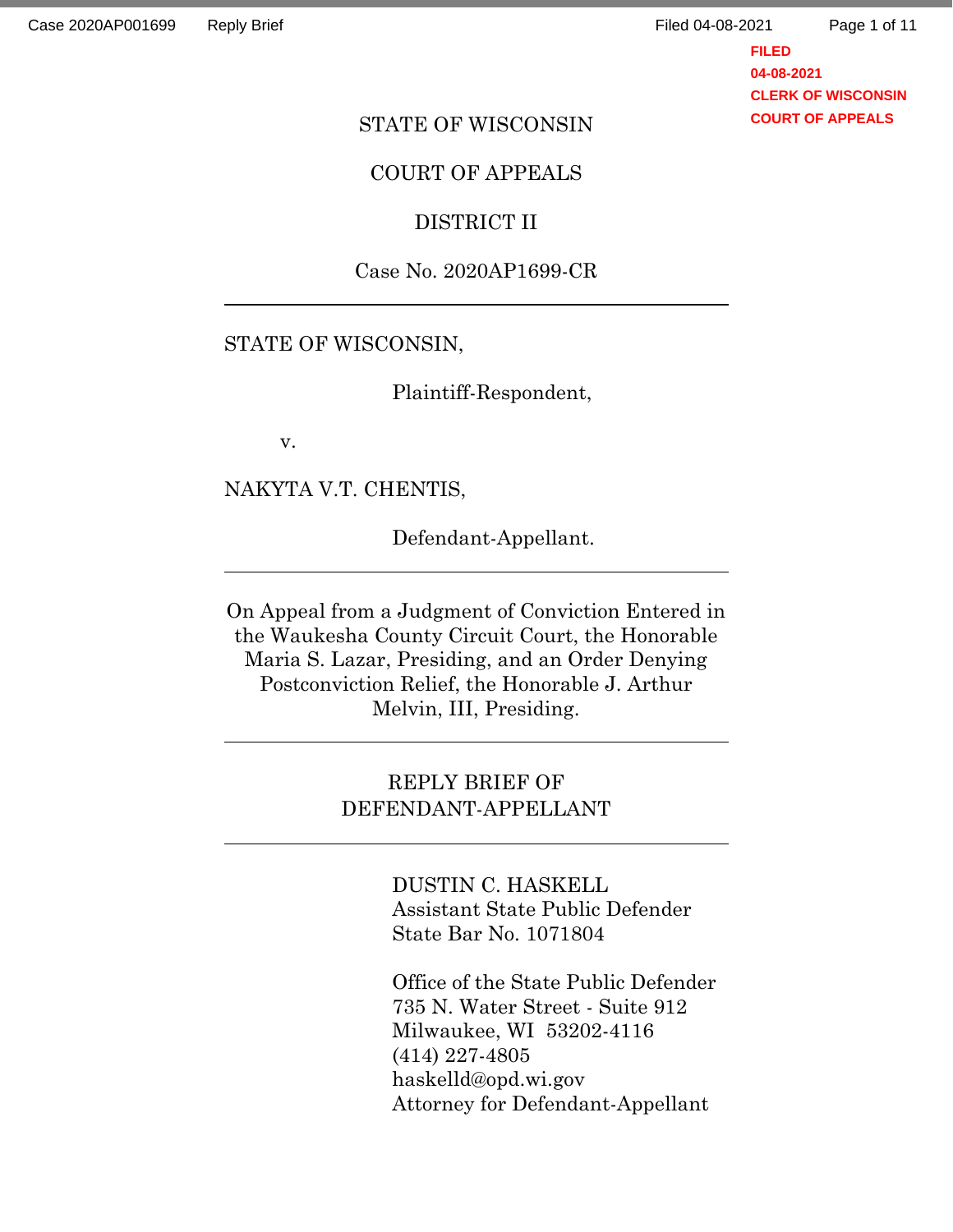# **TABLE OF CONTENTS**

|    |                                                                                                                                  | Page |
|----|----------------------------------------------------------------------------------------------------------------------------------|------|
| L. | There was no factual basis for Mr.<br>Chentis' plea, so he is entitled to withdraw                                               |      |
| Н. | Mr. Chentis' counsel was ineffective for<br>failing to seek dismissal of the charge<br>where there was no basis for a conviction |      |
|    |                                                                                                                                  |      |
|    | CERTIFICATION AS TO FORM/LENGTH 8                                                                                                |      |
|    | CERTIFICATE OF COMPLIANCE WITH                                                                                                   |      |

## **CASES CITED**

| Kabat v. State,                 |  |
|---------------------------------|--|
| 76 Wis. 2d 224, 251 N.W.2d 38   |  |
|                                 |  |
| McCarthy v. United States,      |  |
|                                 |  |
| State v. Pettit,                |  |
| 171 Wis. 2d 627, 492 N.W.2d 633 |  |
|                                 |  |
| State v. Poellinger,            |  |
| 153 Wis. 2d 493, 451 N.W.2d 752 |  |
|                                 |  |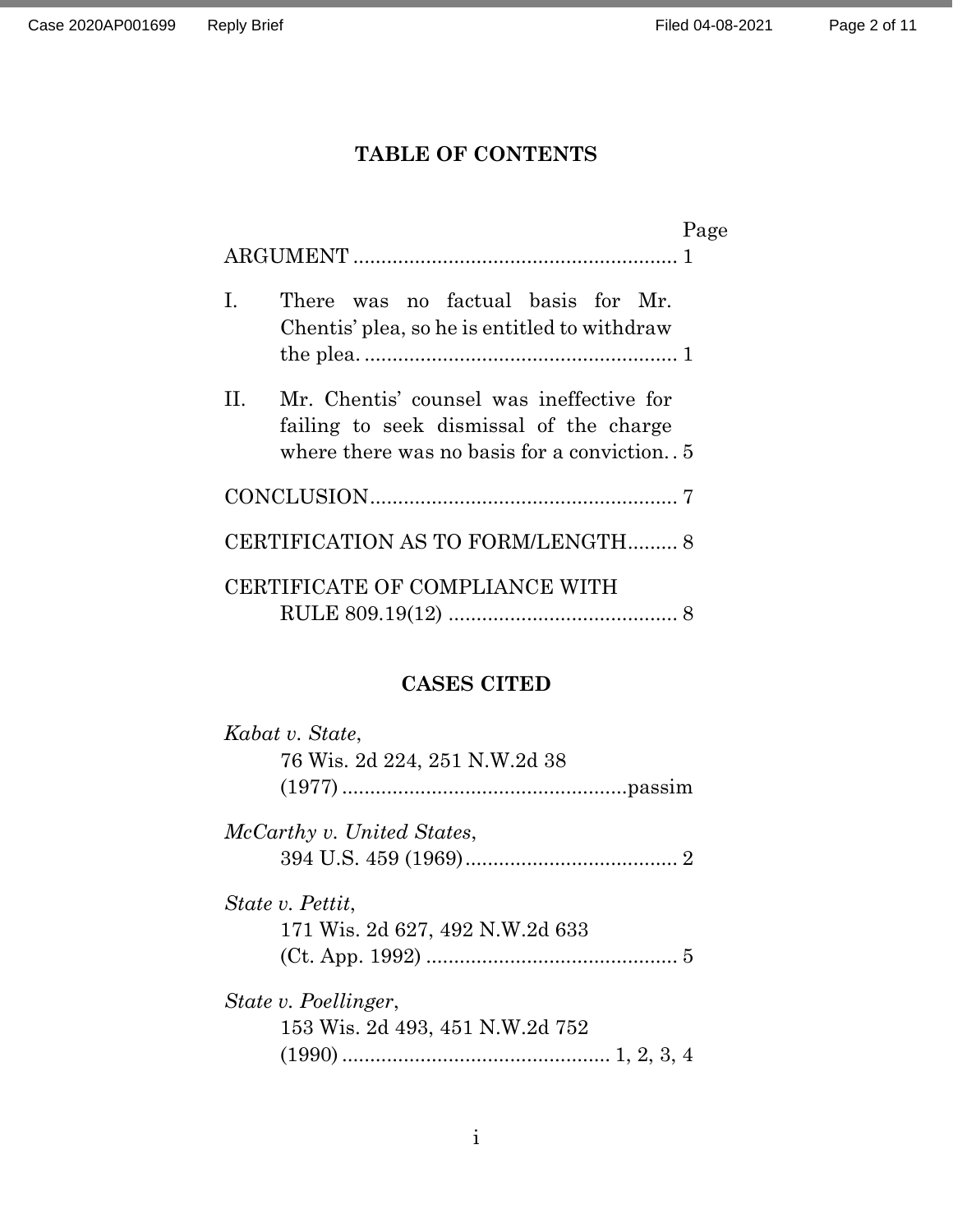*State v. Thomas*, 2000 WI 13, 232 Wis. 2d 714, 605 N.W.2d 836 ............... 3

*White v. State*, 85 Wis. 2d 485, 271 N.W.2d 97 (1978)........ 2

## **STATUTES CITED**

| Wisconsin Statutes |  |
|--------------------|--|
|                    |  |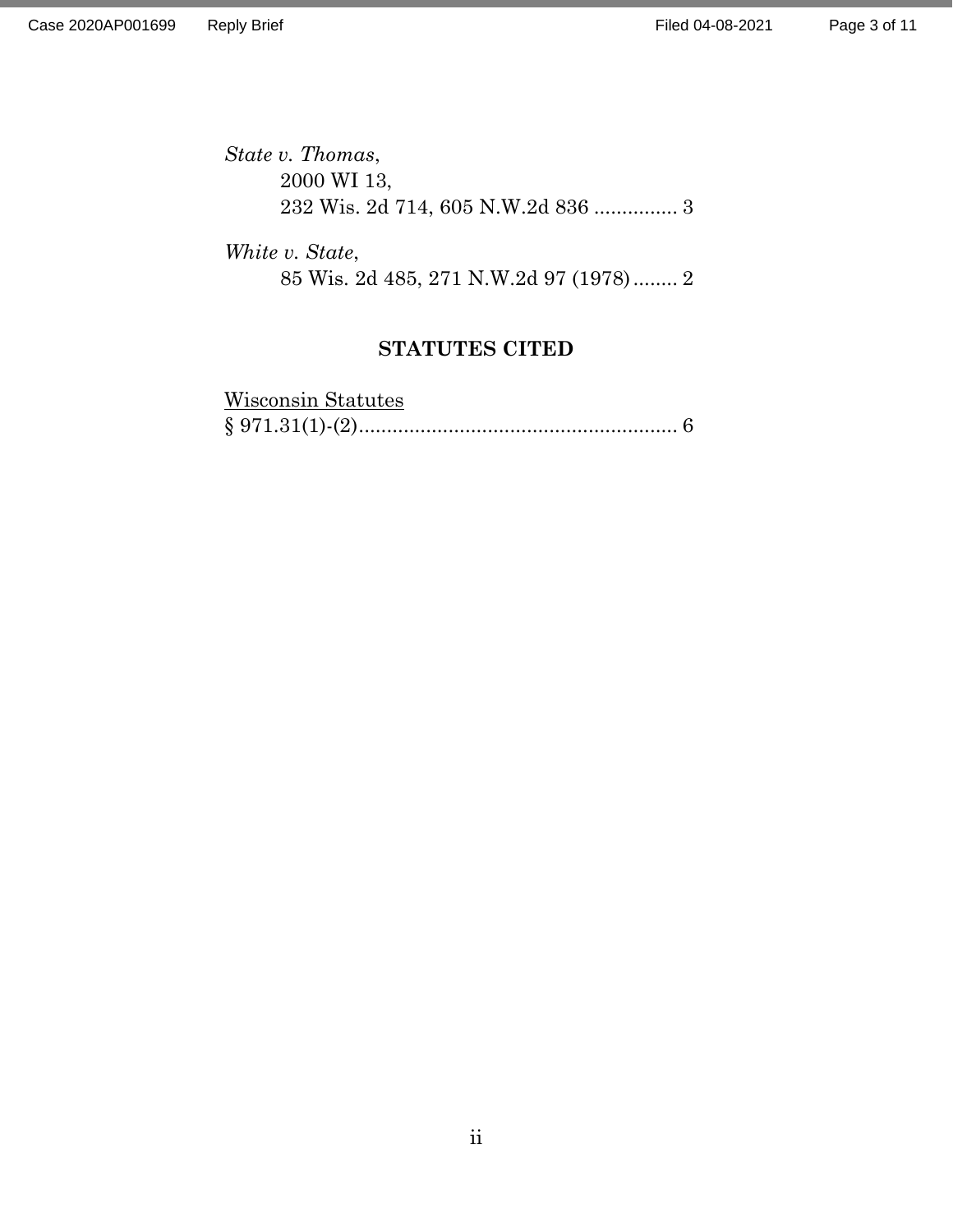#### **ARGUMENT**

## **I. There was no factual basis for Mr. Chentis' plea, so he is entitled to withdraw the plea.**

Mr. Chentis is entitled to plea withdrawal because the record fails to establish that he knowingly possessed a narcotic. Mr. Chentis pleaded no contest to possessing a quantity of heroin so small that even the crime lab could not measure it. The Wisconsin Supreme Court has held that such a conviction cannot stand. *Kabat v. State*, 76 Wis. 2d 224, 251 N.W.2d 38 (1977). Facts that are insufficient to sustain a conviction cannot be used to support a no contest plea. Therefore, Mr. Chentis is entitled to plea withdrawal.

The State argues that the "aggregate facts set forth by the criminal complaint and the attorneys' verbal representations" were sufficient to establish a factual basis. (Respondent's Brief at 8.) The State insists that the drug paraphernalia and "fresh track marks" on Mr. Chentis' arm—which were noted in the complaint—were sufficient to impute knowing possession of the controlled substance. (Respondent's Brief at 9-10.) But similar circumstantial facts were present in *Kabat*, but were still insufficient to support the conviction. Therefore, this court should find the evidence inadequate to support Mr. Chentis' plea.

As a preliminary matter, the State points out the obvious fact that *Kabat* and *Poellinger* arose in a different procedural posture than this case. (Respondent's Brief at 11, 13.) Mr. Chentis made no attempt to disguise that distinction in his initial brief,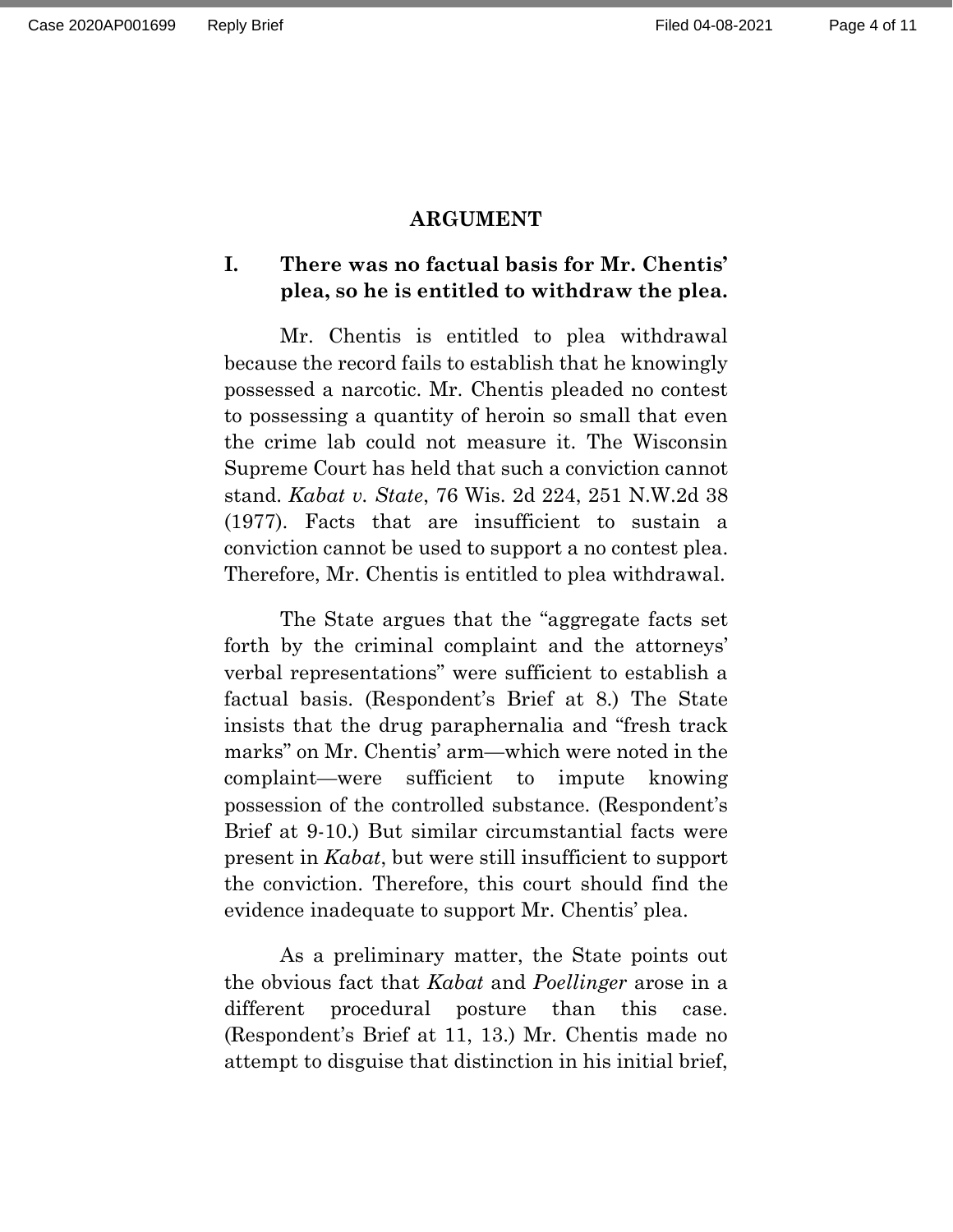pointing out that *Kabat* and *Poellinger* involved claims that evidence was insufficient to support a conviction after trial. (Initial Brief at 8-11.) But the analysis from *Kabat* still controls here. If the evidence was insufficient to sustain Kabat's conviction after trial, it plainly would have been inadequate to supply a factual basis for a plea to the same charge. The factual basis requirement ensures that defendants are actually guilty of the crimes they plead guilty to; a factual basis cannot be found where there is no basis for a conviction. *See McCarthy v. United States*, 394 U.S. 459, 466-67 (1969); *White v. State*, 85 Wis. 2d 485, 491, 271 N.W.2d 97 (1978). Thus, even though *Kabat* involved a slightly different claim than that presented by Mr. Chentis, it is still controlling on the relevant issue.

The track marks and drug paraphernalia were not, as the State asserts, evidence of knowing drug possession. *Kabat* also involved evidence of drug paraphernalia—the ash seized from the defendant was found in a pipe—and it involved a confession— the defendant admitted to previously using the pipe to smoke marijuana. 76 Wis. 2d at 226, 227. Nevertheless, the Wisconsin Supreme Court held that the confession and circumstantial evidence was insufficient where the miniscule quantity of a controlled substance was found solely as a result of the crime lab's expertise. *Id.* at 228. The court found that *knowing* possession could not be imputed on those facts. *Id.* at 227.

The State has not identified any meaningful difference between the facts from *Kabat* and the allegations presented as a factual basis in this case.

2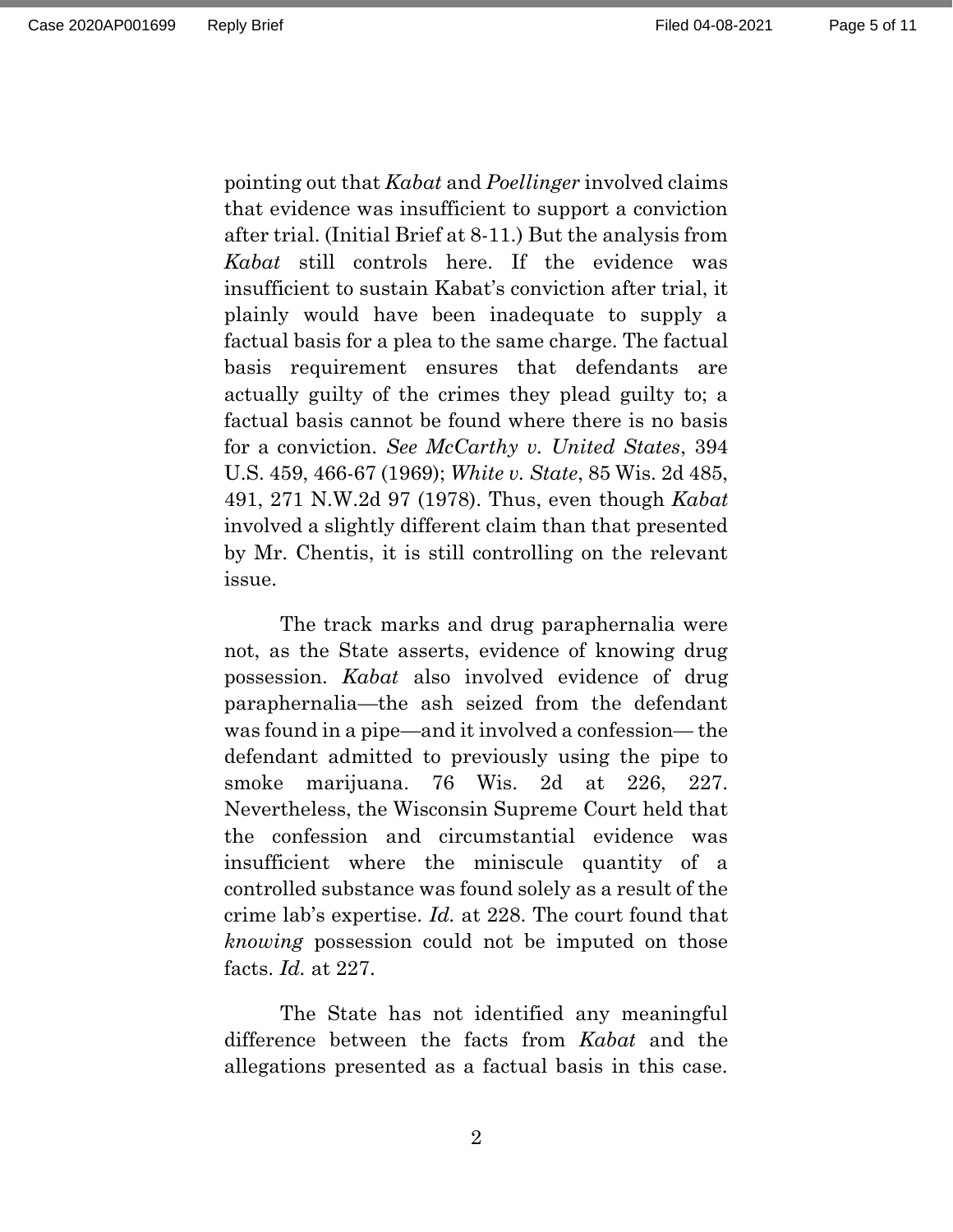Kabat and Mr. Chentis were both found with an immeasurably small quantity of a controlled substance, which was detected "solely by the skill of the forensic chemist in isolating a trace of the prohibited narcotic in the articles possessed by the defendant." *Id.* Kabat possessed drug paraphernalia circumstantially suggesting that he knew about the controlled substance, just as Mr. Chentis did. In *Kabat*, the evidence was insufficient for a conviction, so it must be insufficient here.

In contrast, *Poellinger* involved an observable quantity of a controlled substance, albeit in the threads of a vial. *State v. Poellinger*, 153 Wis. 2d 493, 508, 451 N.W.2d 752 (1990). Mr. Chentis' case did not involve a distinct quantity of drugs that could be observed, collected, and tested. The record before the trial court contained no allegation that a residue was visible on the metal cup, as it was seen on the vial threads or the compact from *Poellinger*. Moreover, the complaint in this case did not allege the confession of knowing possession that was made in *Poellinger*.

The State brushes aside trial counsel's remark at sentencing that Mr. Chentis did not know the metal cup was in the car (while simultaneously arguing trial counsel's "verbal representations" should be construed against Mr. Chentis (Respondent's Brief at 8)). (Respondent's Brief at 14-15.) But the court considers the totality of the record when determining whether a factual basis existed. *State v. Thomas*, 2000 WI 13, ¶ 23, 232 Wis. 2d 714, 605 N.W.2d 836. Trial counsel's sentencing remarks warrant scrutiny where the parties changed the factual basis for the plea without notifying the trial court, and where the plea was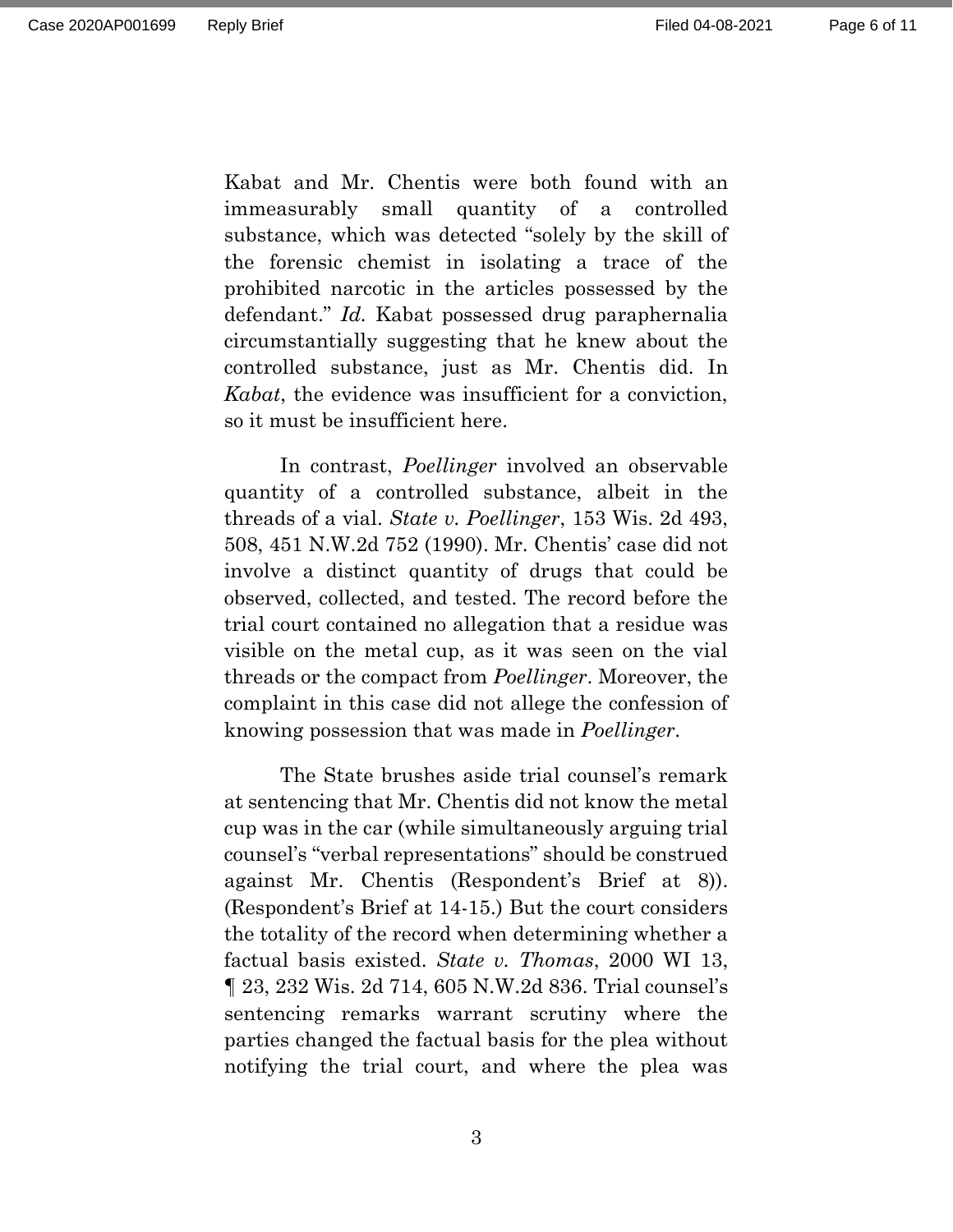ultimately based on facts completely absent from the criminal complaint. Oftentimes, the allegations in a complaint may be enough to supply a factual basis for a plea. And the complaint here would have been sufficient had Mr. Chentis pled guilty to possessing the substance that was originally believed to be a controlled substance. But when that substance turned out not to be a controlled substance, the parties and the circuit court needed to undertake a more comprehensive discussion of the evidence being used to support Mr. Chentis' plea, particularly in light of *Kabat*.

Finally, the State points out that Mr. Chentis' trial counsel inadvertently misstated at sentencing that the metal cup was found in the glove compartment, when it was actually found in a bag. (Respondent's Brief at 15.) This trivial misstatement is immaterial to establishing whether there was a factual basis for Mr. Chentis' plea.

The State has provided no compelling reason why this case should be controlled by *Poellinger* when the facts from *Kabat* are more readily comparable. The record reveals that Mr. Chentis possessed an immeasurable and seemingly unobservable quantity of heroin. The circuit court was obligated to undertake further inquiry to confirm that Mr. Chentis was guilty of the charged offense. Had the court made that inquiry, it would have had no basis to accept Mr. Chentis' plea. Therefore, this court should reverse and allow Mr. Chentis to withdraw his plea.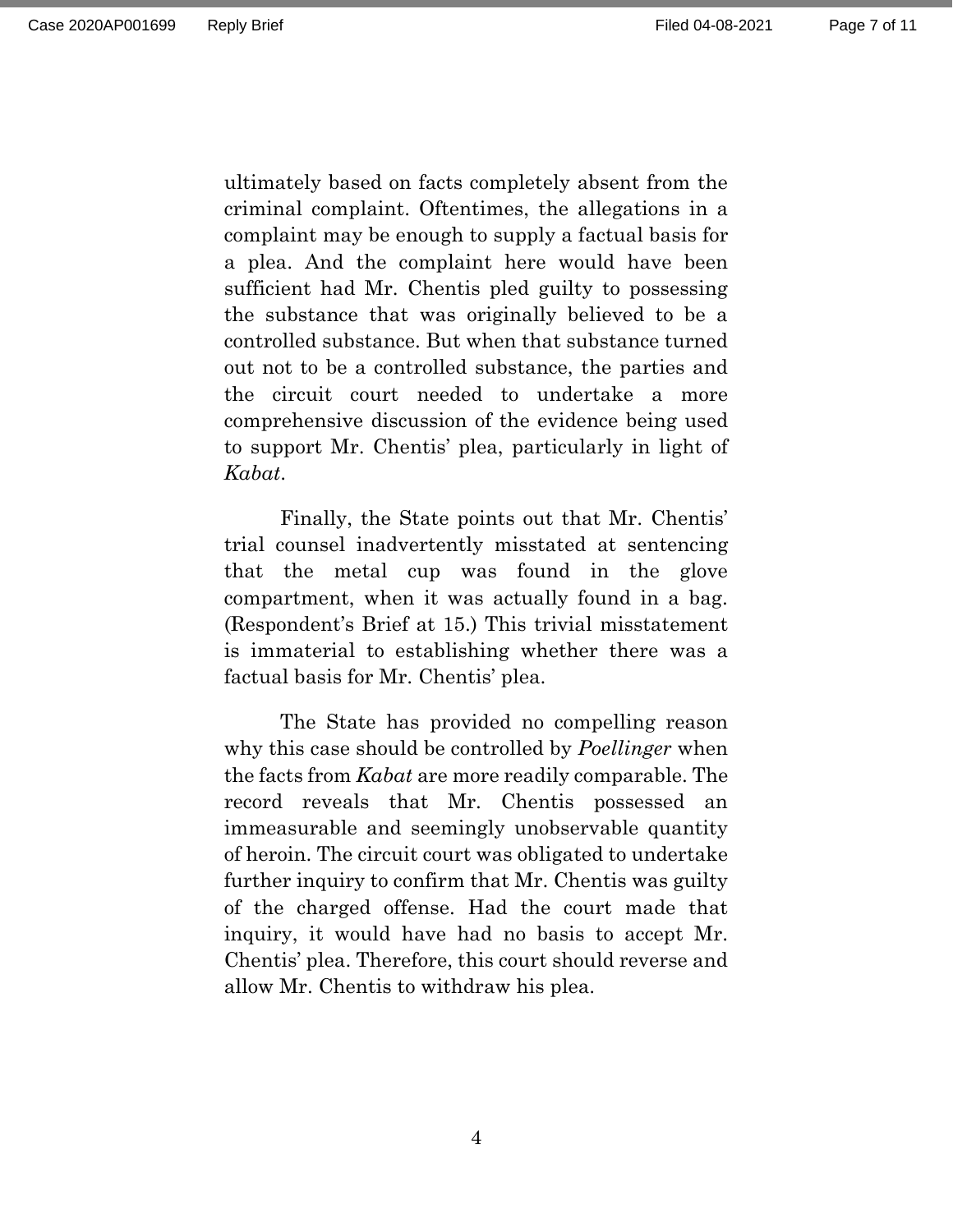## **II. Mr. Chentis' counsel was ineffective for failing to seek dismissal of the charge where there was no basis for a conviction.**

The evidence provided to the circuit court was insufficient to establish a factual basis for Mr. Chentis' plea, but the crime lab report further shows that there was no basis for Mr. Chentis to even be *charged* for possessing a controlled substance. After the white powdery substance that formed the basis for the criminal complaint tested negative, counsel should have sought dismissal of the charge against Mr. Chentis, citing *Kabat*. His failure to do so constituted ineffective assistance of counsel.

The State fleetingly—and falsely—asserts that Mr. Chentis abandoned his ineffective assistance claim before the trial court. (Respondent's Brief at 16.) The State's undeveloped argument should be ignored. *State v. Pettit*, 171 Wis. 2d 627, 647, 492 N.W.2d 633 (Ct. App. 1992). Moreover, Mr. Chentis plainly did not abandon his ineffective assistance claim; rather, he acknowledged to the postconviction court that after it denied his factual basis argument, he could not logically prevail on his claim of ineffective assistance. Rather than wasting the court's time and presenting a frivolous argument, Mr. Chentis accepted the court's denial of the ineffective assistance claim.

The State complains in a footnote that Mr. Chentis has not identified what motion should have been brought before trial, and that going to trial was Mr. Chentis' only recourse to the State's total lack of evidence after the exculpatory crime lab report was returned. (Respondent's Brief at 18 n.4.) Mr. Chentis'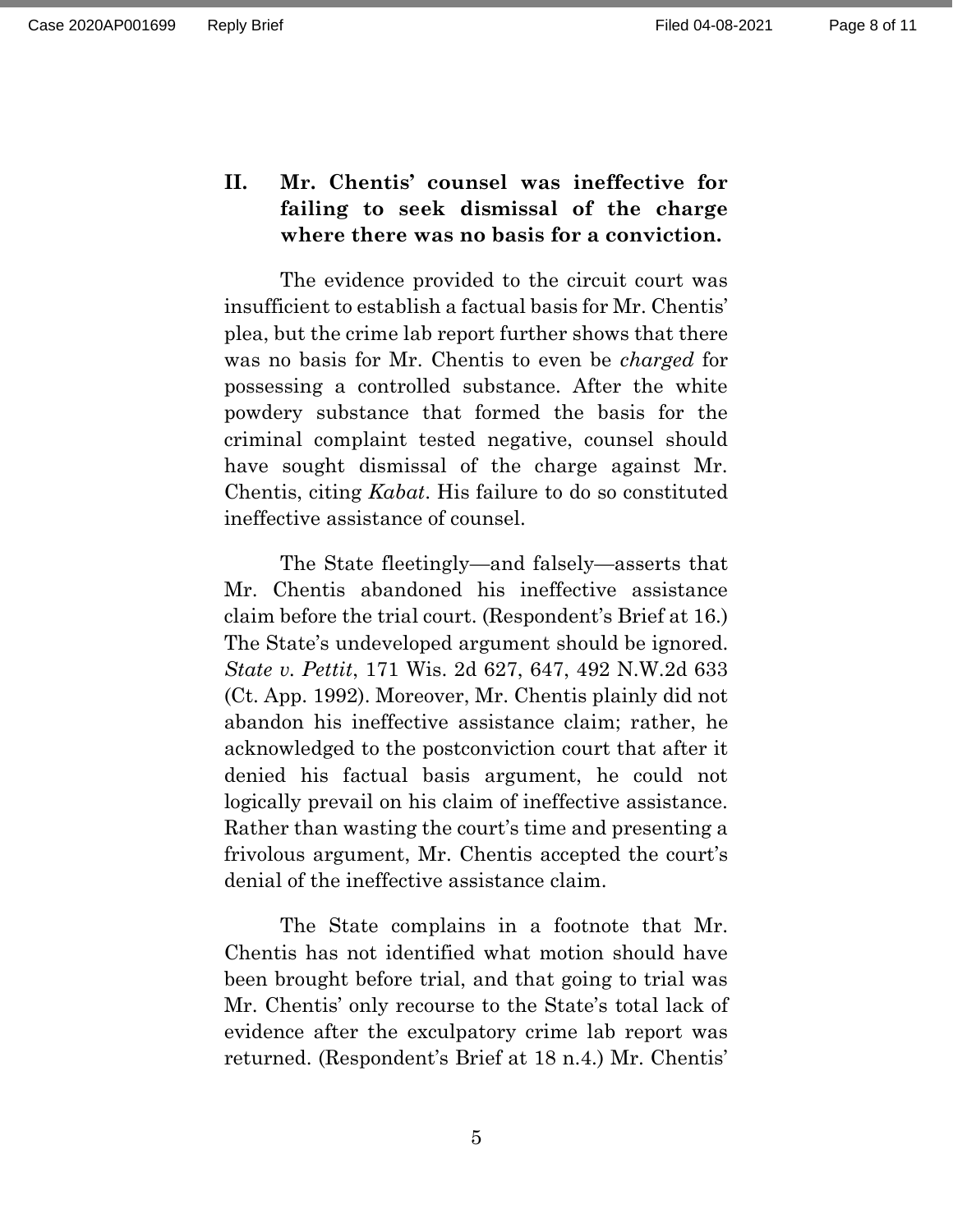postconviction motion and brief have unambiguously asserted that effective trial counsel should have sought dismissal because the State's prosecution was utterly lacking in light of *Kabat*. Mr. Chentis' counsel was permitted to bring "any motion" to the trial court's attention, and the State's inability to secure a conviction—as a matter of law—would have warranted dismissal of the felony charge. Wis. Stat.  $§ 971.31(1)-(2).$ 

Finally, the State argues that Mr. Chentis' appellate argument is novel, so trial counsel could not be ineffective for failing to pursue it. (Respondent's Brief 18.) Mr. Chentis' appellate argument is that *Kabat* foreclosed the possibility of his conviction after the white powdery substance was determined not to be a controlled substance. There is nothing about the rule from *Kabat*—a case decided in 1977—that is novel.

Here, counsel performed deficiently by failing to seek dismissal of the felony narcotic charge after receiving the exculpatory crime lab report, which eliminated the possibility that Mr. Chentis could be convicted of possessing a controlled substance. Mr. Chentis' counsel also performed deficiently by permitting Mr. Chentis to plead guilty to the charge were *Kabat* would have required its dismissal. Mr. Chentis was prejudiced because he clearly would not have pled guilty to the felony drug charge had his trial counsel had that charge dismissed. All of these allegations were present in Mr. Chentis' postconviction motion. Therefore, this Court should remand for an evidentiary hearing to determine whether the charge against Mr. Chentis must be dismissed for a lack of evidence.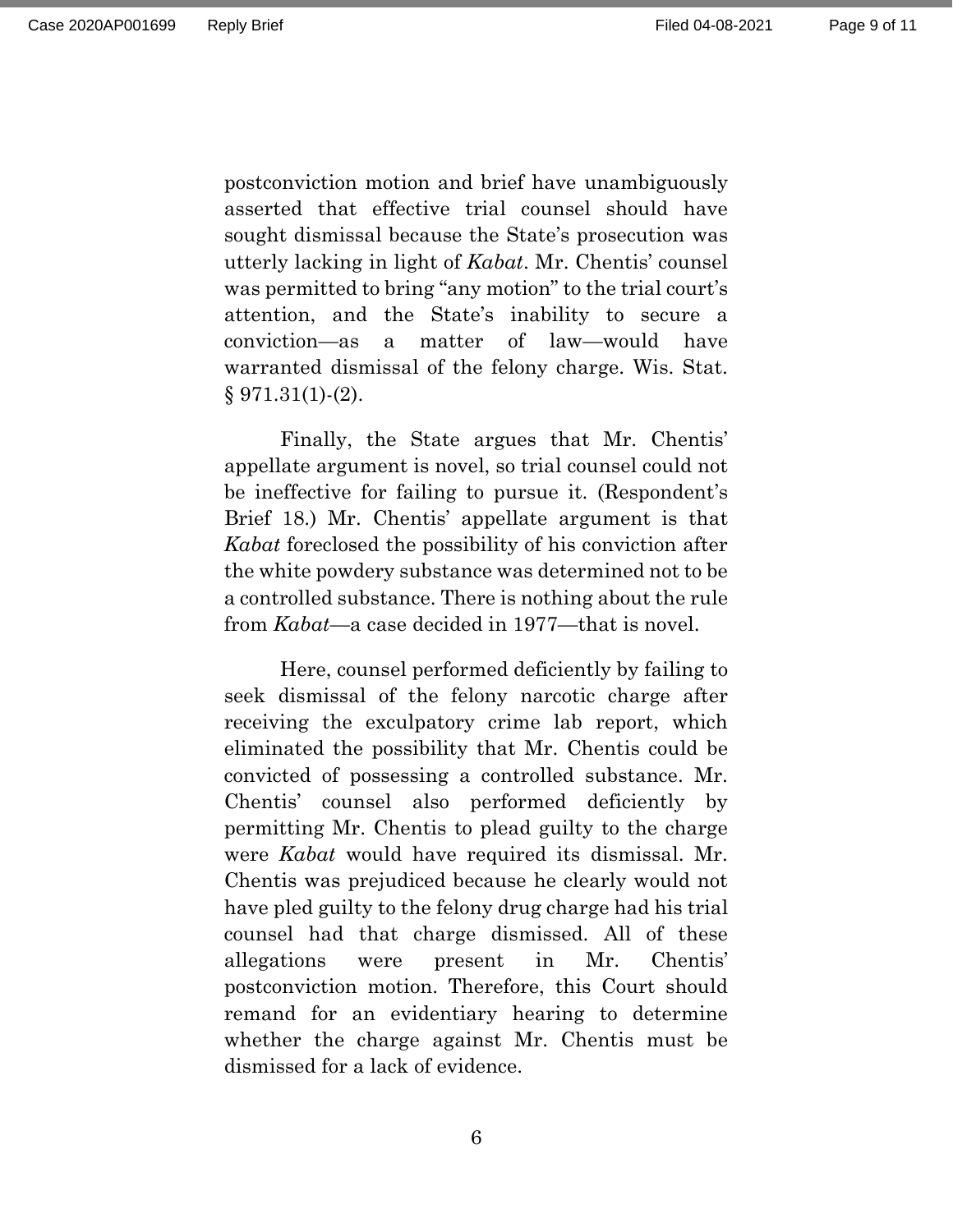#### **CONCLUSION**

For the reasons argued in his briefs, Mr. Chentis asks that the court reverse the decision of the circuit court denying his postconviction motion, and remand with instructions that Mr. Chentis be permitted to withdraw his plea to possessing a controlled substance. Mr. Chentis further asks that the case be remanded for an evidentiary hearing to determine whether the charge should be dismissed under *Kabat*.

Dated this 8<sup>th</sup> day of April, 2021.

Respectfully submitted,

*Electronically signed by Dustin C. Haskell* DUSTIN C. HASKELL Assistant State Public Defender State Bar No. 1071804

Office of the State Public Defender 735 N. Water Street - Suite 912 Milwaukee, WI 53202-4116 (414) 227-4805 haskelld@opd.wi.gov

Attorney for Defendant-Appellant